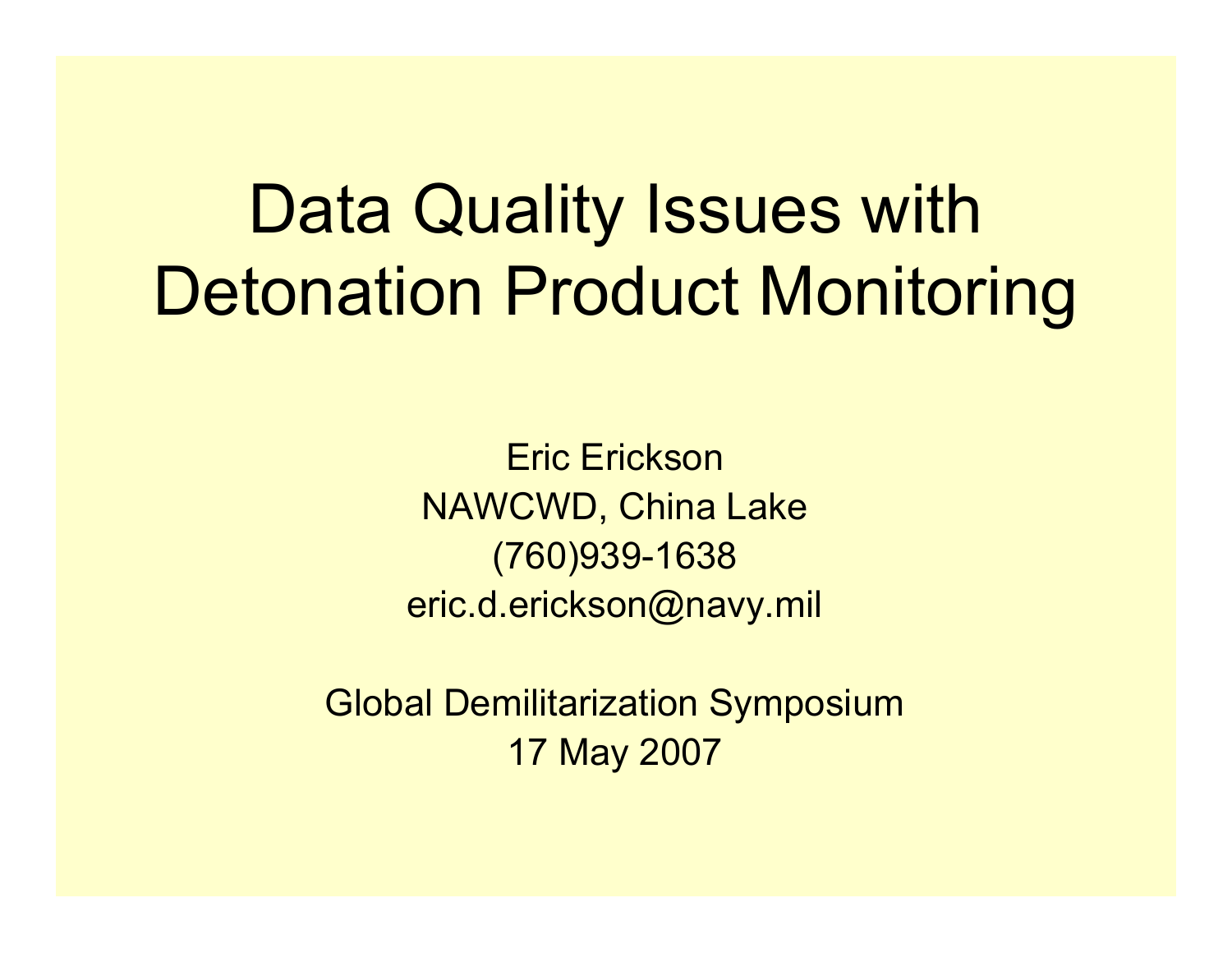## **Contributors**

- $\bullet$  NAWCWD, China Lake
	- –Eric Gogley
	- Ross Heimdahl
	- Allen Lindfors
	- Scott Pockrandt
- •URS Corp
- $\bullet$  Chemical Compliance Systems, Inc.

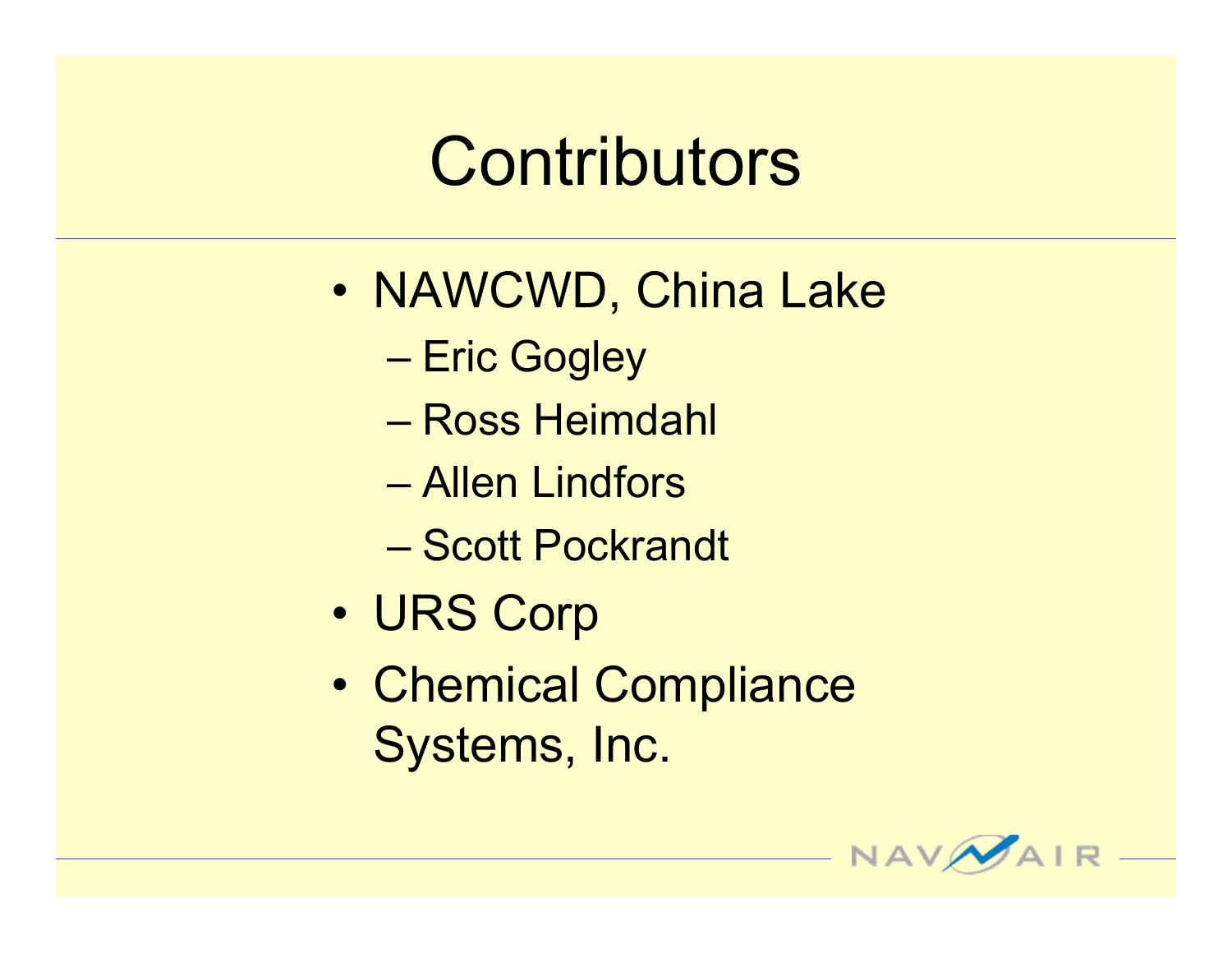# Monitoring OD Events

- • Simulation is unnecessary
- •Sufficient atmospheric  $\mathsf{O}_2$ available for afterburning
- • Issues of scale can be addressed
- • Shrapnel interactions with surfaces is not an issue

#### Advantages | Disadvantages

- • Harsh sampling environment
	- Instrumentation often does not survive test event
- • Substantial sample dilution
	- Dilution increases with time
- •Inhomogeneous plume
- •Mobile plume (sample)

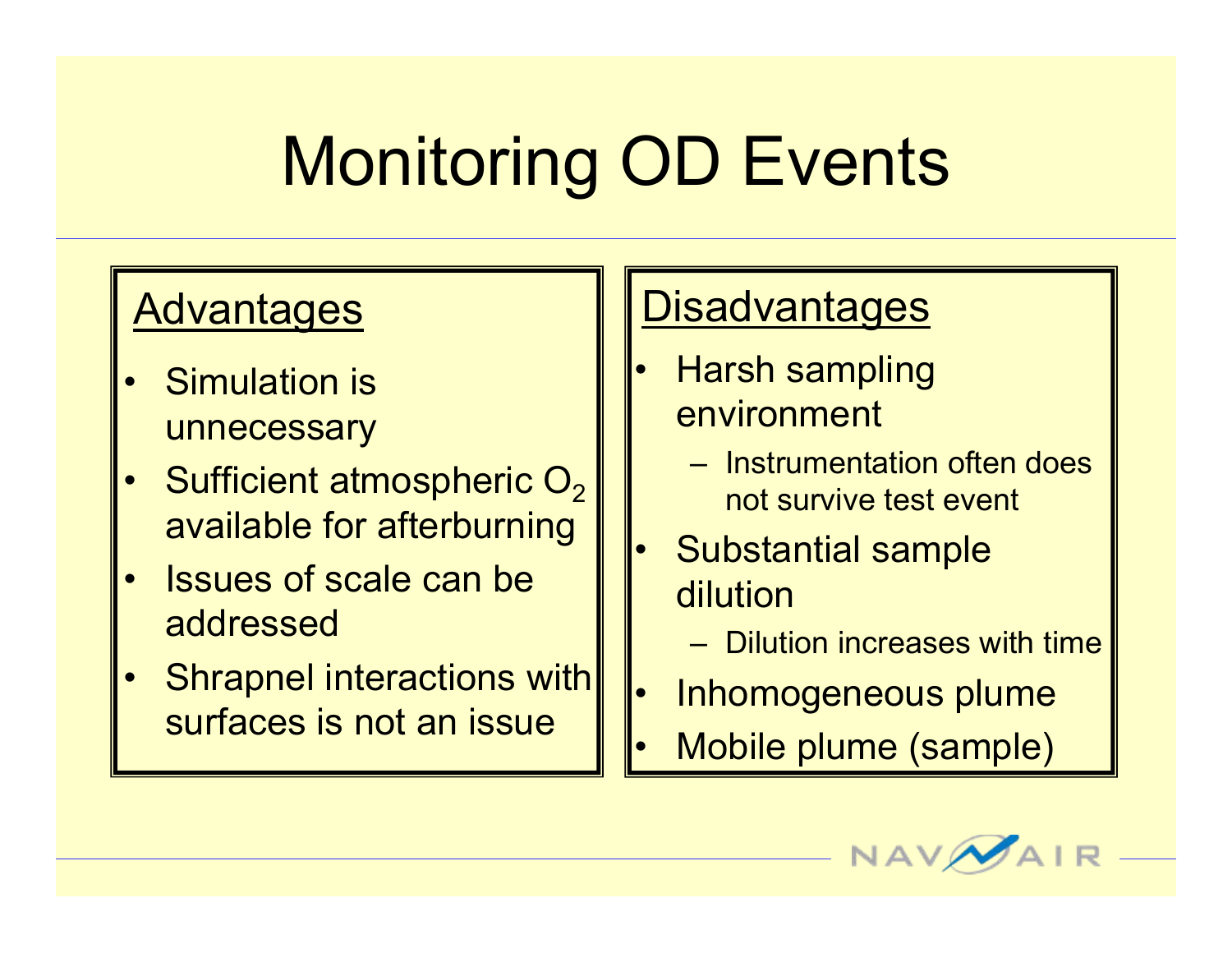## Monitoring Contained Detonations

- •Better control of variables
- • Produce stationary, homogeneous plume
- • More time to collect sample
	- Lower detection limits
- •Limited dilution volume
- • Protection of sampling instrumentation

#### Advantages | Disadvantages

- •Limited energetic size
- • Requires correction for leaks
- • Shrapnel issues
	- Cased/uncased ordnance
	- Extraneous contributions from wall collisions
- $\bullet$  Blank may not be representative

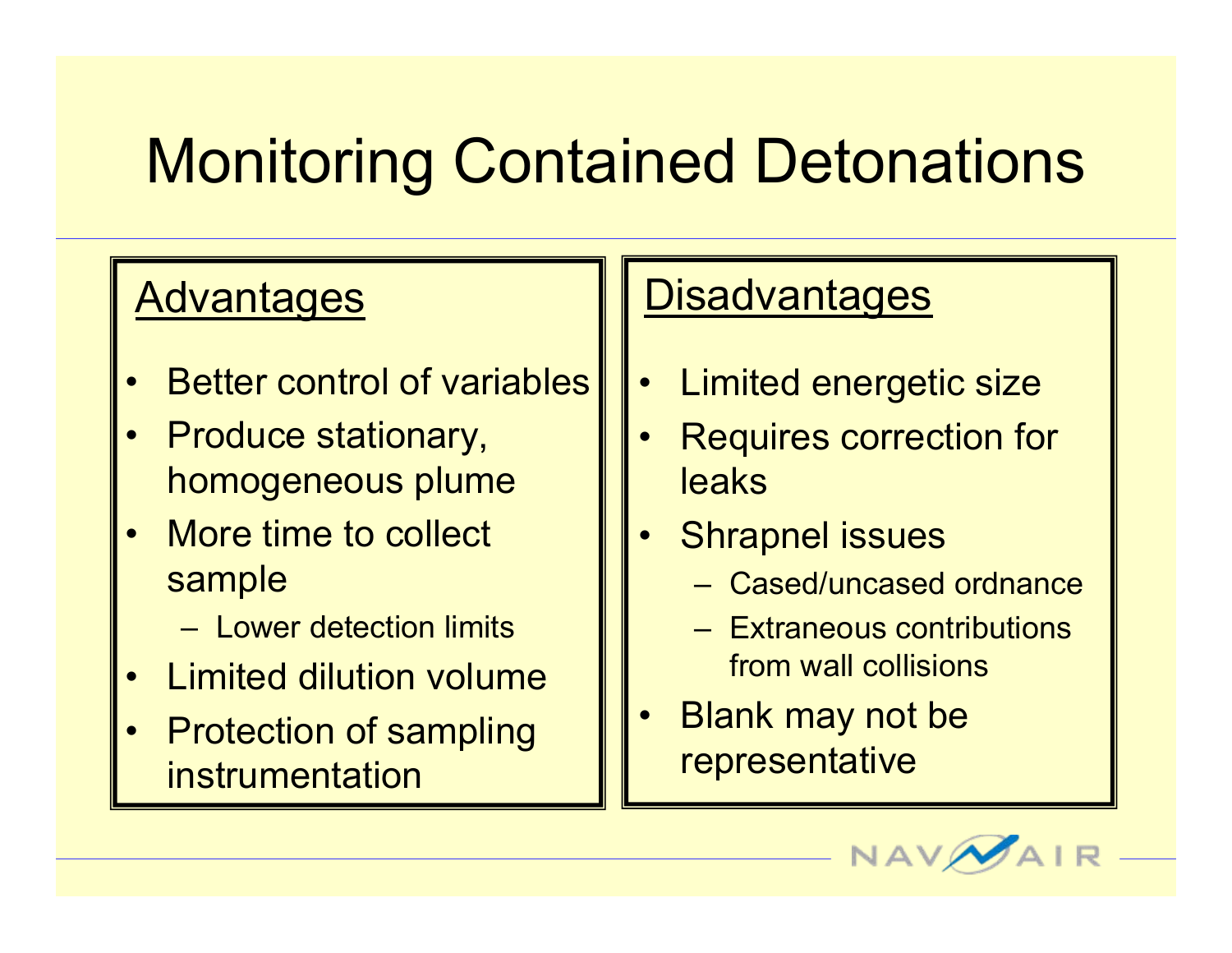# Sampling Approaches

#### Past Approaches

Minimized assumptions about the sample

Designed for sample constraints

Development intensive

Validation questionable

 $\leq$  5 min sampling time

-------------------------------

#### **Current Approaches**

EPA validated methods

Standardized QA/QC Methods validated for stack emissions may not be applicable to monitoring detonation products

--------------------------------

≥ 20 min sampling time

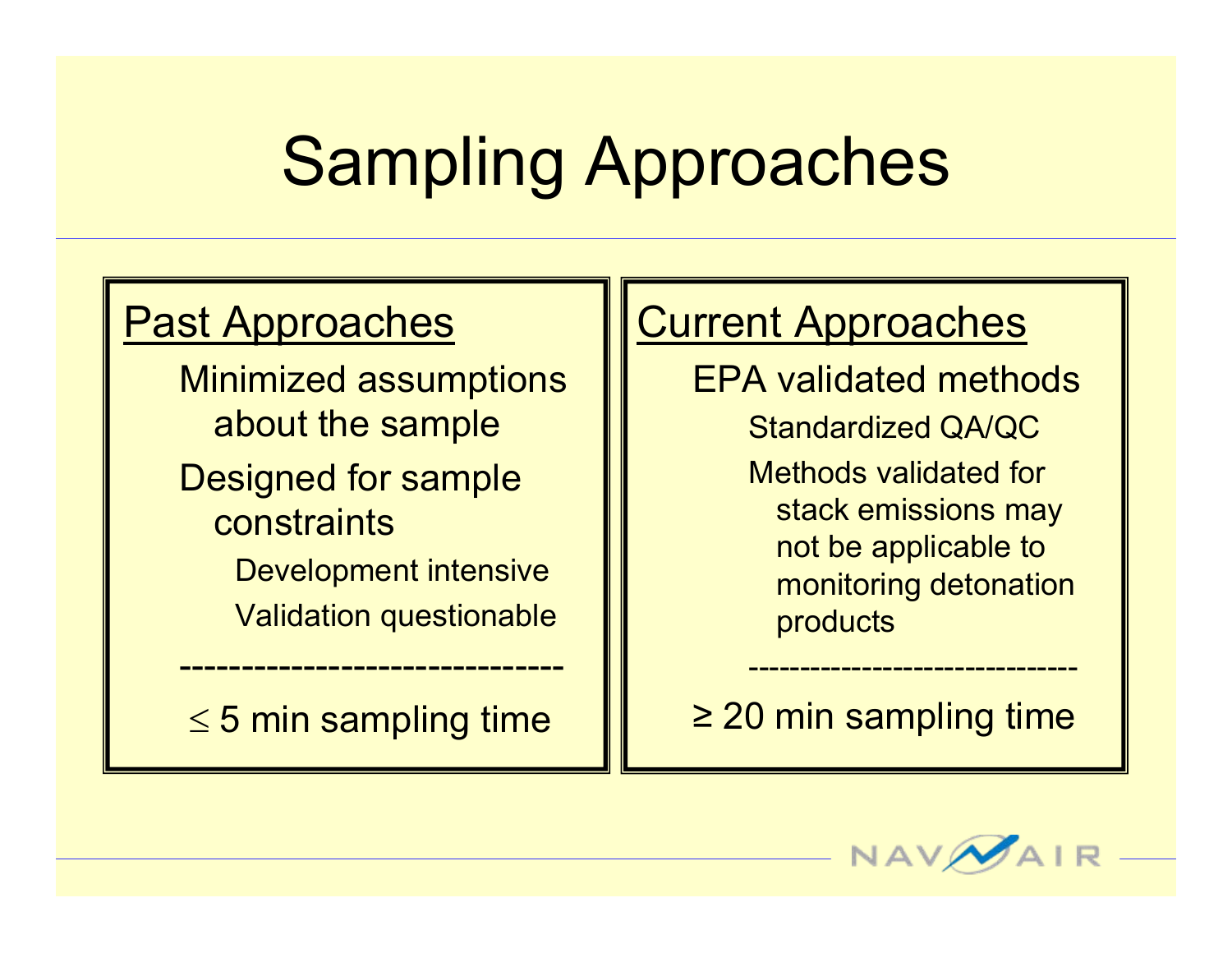## **Comparison**

| <b>Detonation Process</b>                                                  | <b>EPA Sampling Methodology</b>                                                                      |
|----------------------------------------------------------------------------|------------------------------------------------------------------------------------------------------|
| <b>Instantaneous emission</b><br>process<br>- Chemistry is over in ms to s | <b>Methods developed and</b><br>tested on continuous<br>emission sources<br>- 20 min sampling period |
| <b>Information desired is total</b><br>quantities emitted                  | Generates an average of<br>concentrations during the<br>sampling interval                            |

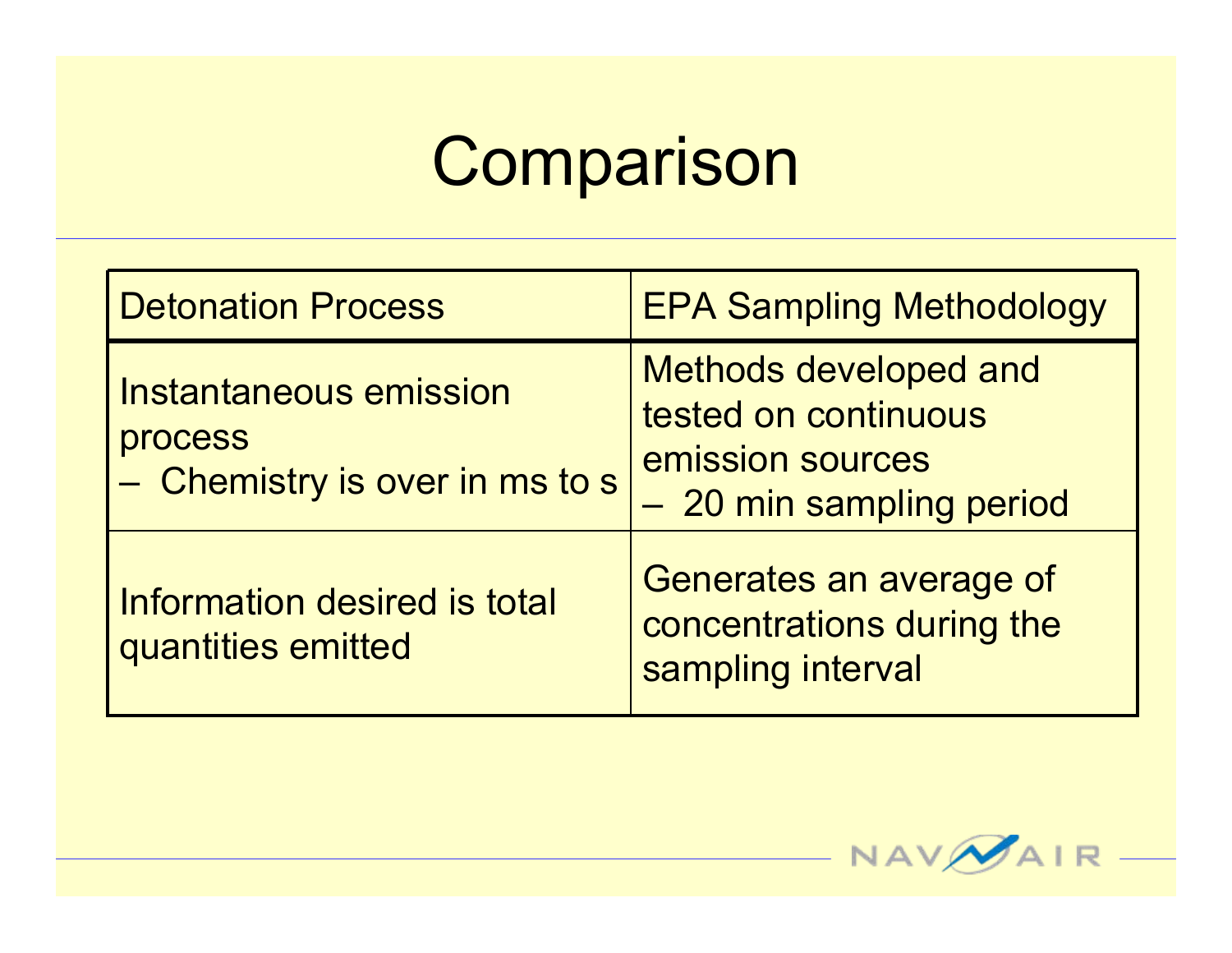Assumptions Necessary for the Application of EPA Methodology to Contained OD Monitoring

- • Static (unchanging) sample during the sampling interval
- • Contained detonation process is representative of OD treatment event
	- Same Products
		- Scaleable
	- No extraneous contaminants

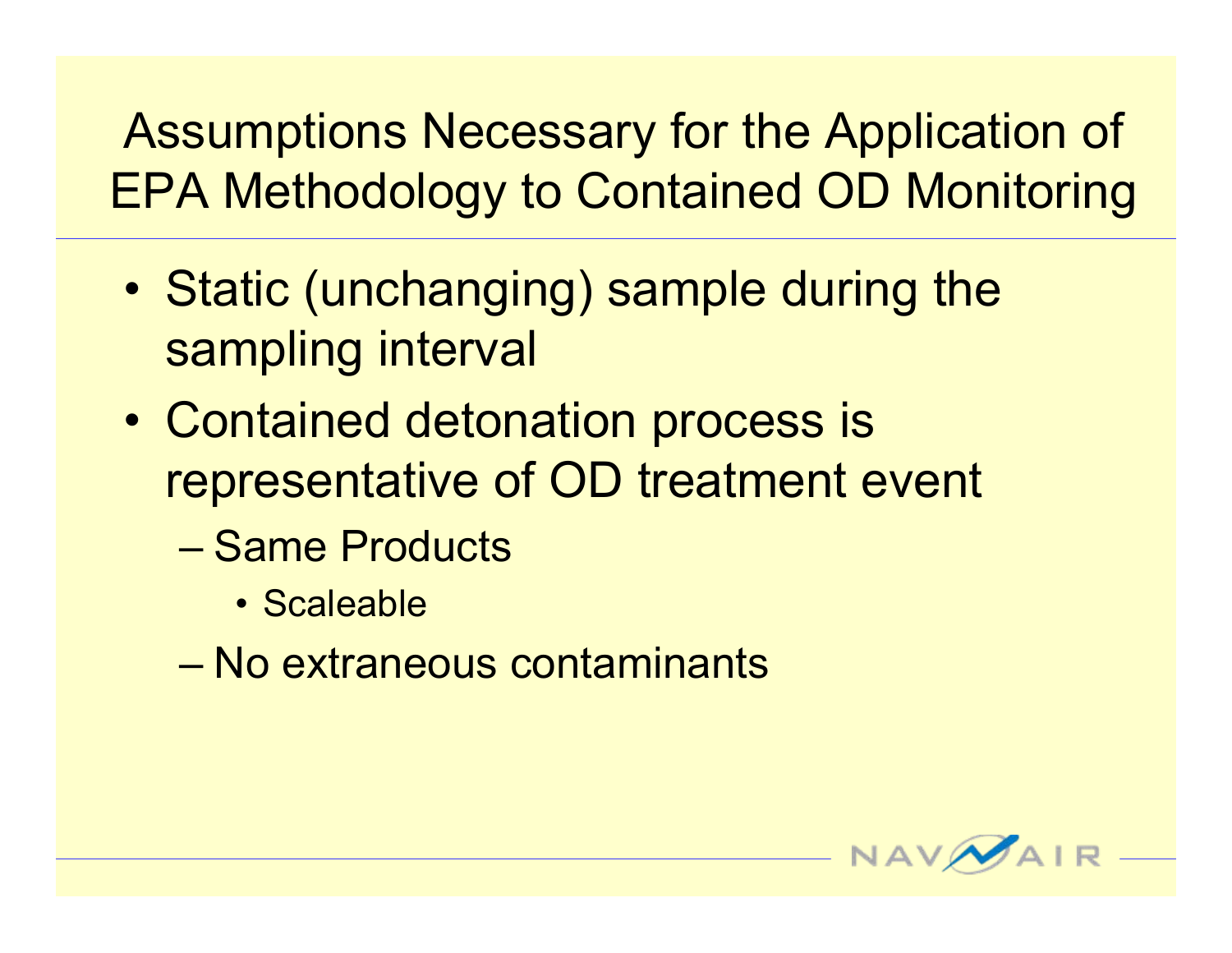## Static Sample Assumption

- Use particulates to illustrate the issues
	- – Many other analytes of interest are affiliated with the particulates
- Atmospheric sampling requires analytes to remain suspended in the air.
	- If it is not in the chamber air we are not measuring it

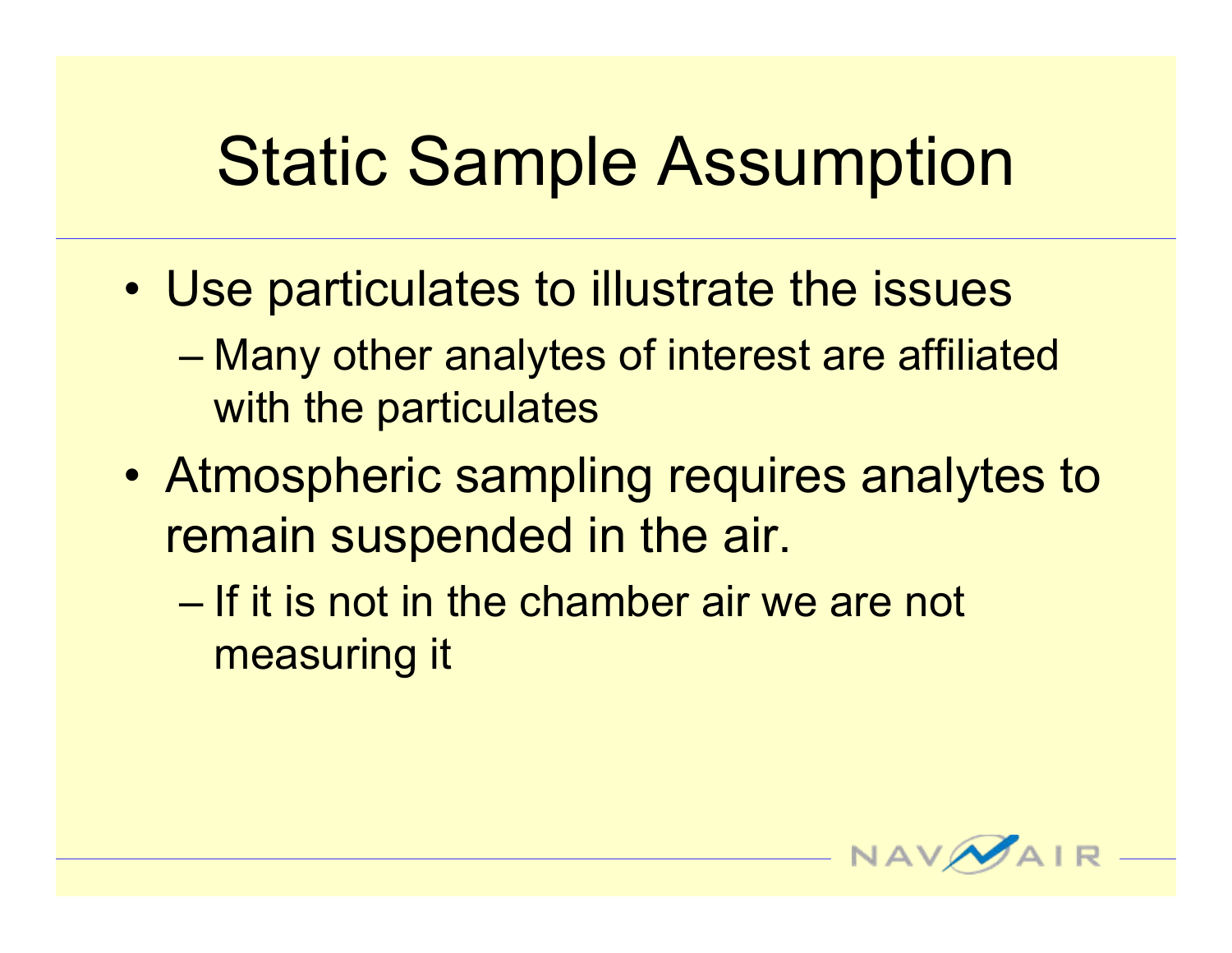#### Processes that Alter Atmospheric Particulate Distributions in Chamber Studies



- Settling usually predominates in a static sample
- Other losses may predominate when stirred to minimize settling

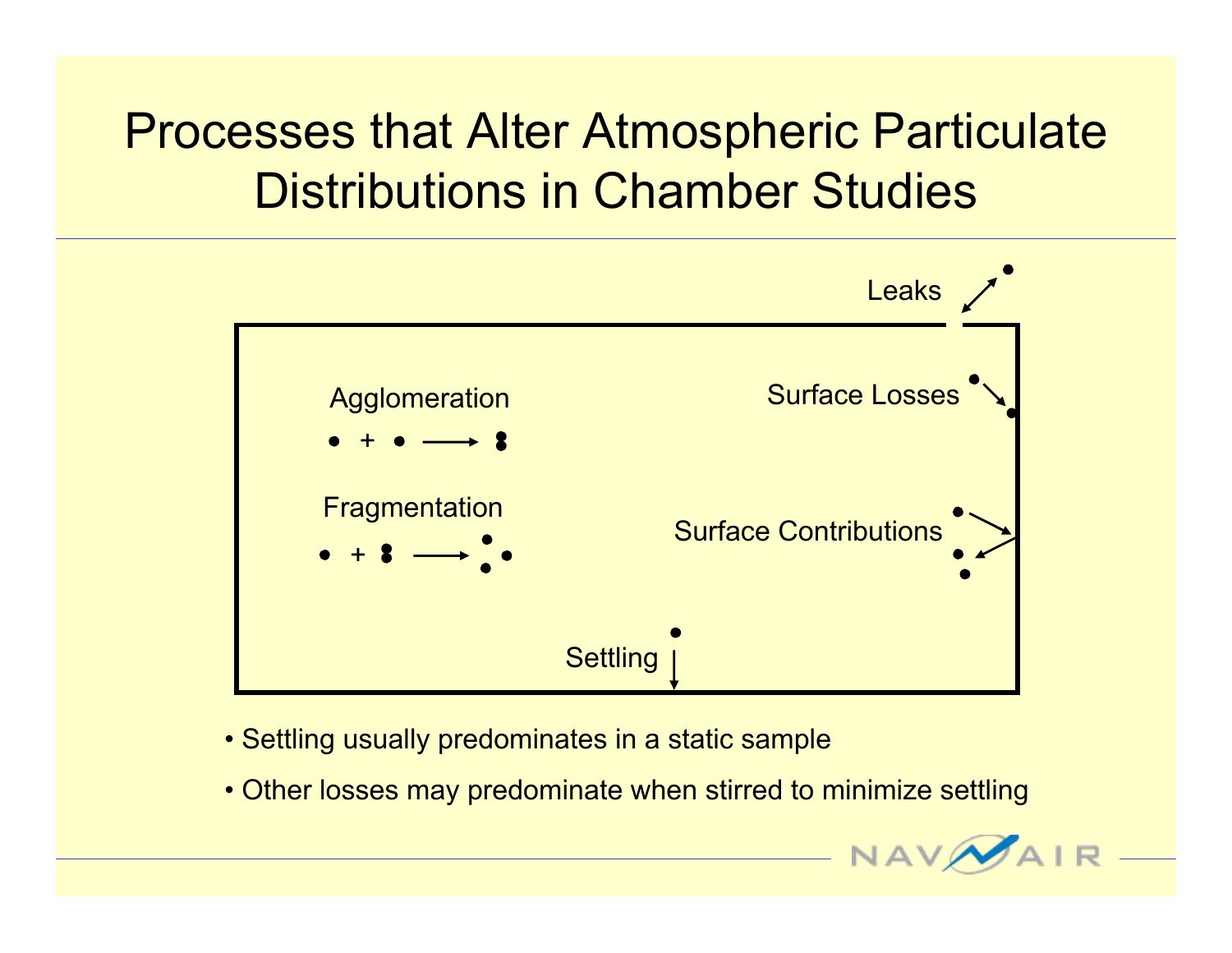#### Experimental Confirmation of Particle Losses

- Experiment designed to determine if the losses are **significant**
- Detonate cased ordnance in a contained chamber
- •Wait 3 min for settling of large particulates
- $\bullet$ Used a blower to stir the chamber air
- $\bullet$  Measured TSP (total suspended particulates) for varying time periods
- Calculated and plotted average particle density over the sampling period
	- – Total mass of particles collected on filter divided by the volume of air passed through the filter

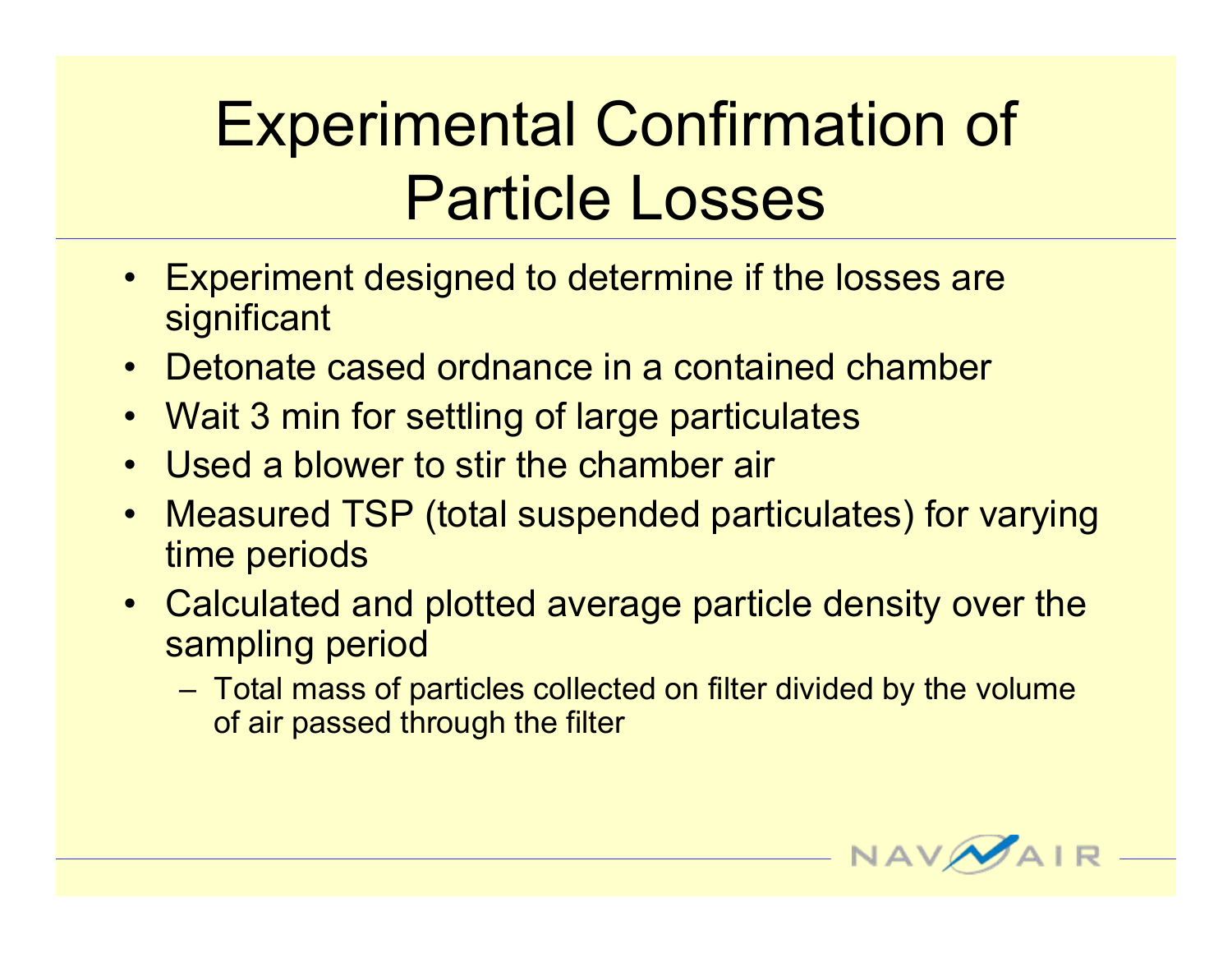#### Experimental Confirmation of Particle Losses



• Results: Average concentration of particulates at 20 min sampling period is roughly 1/3 of measured average at a 4 min sampling interval

•Test needs to be rerun monitoring only  $PM_{10}/PM_{2.5}$ 

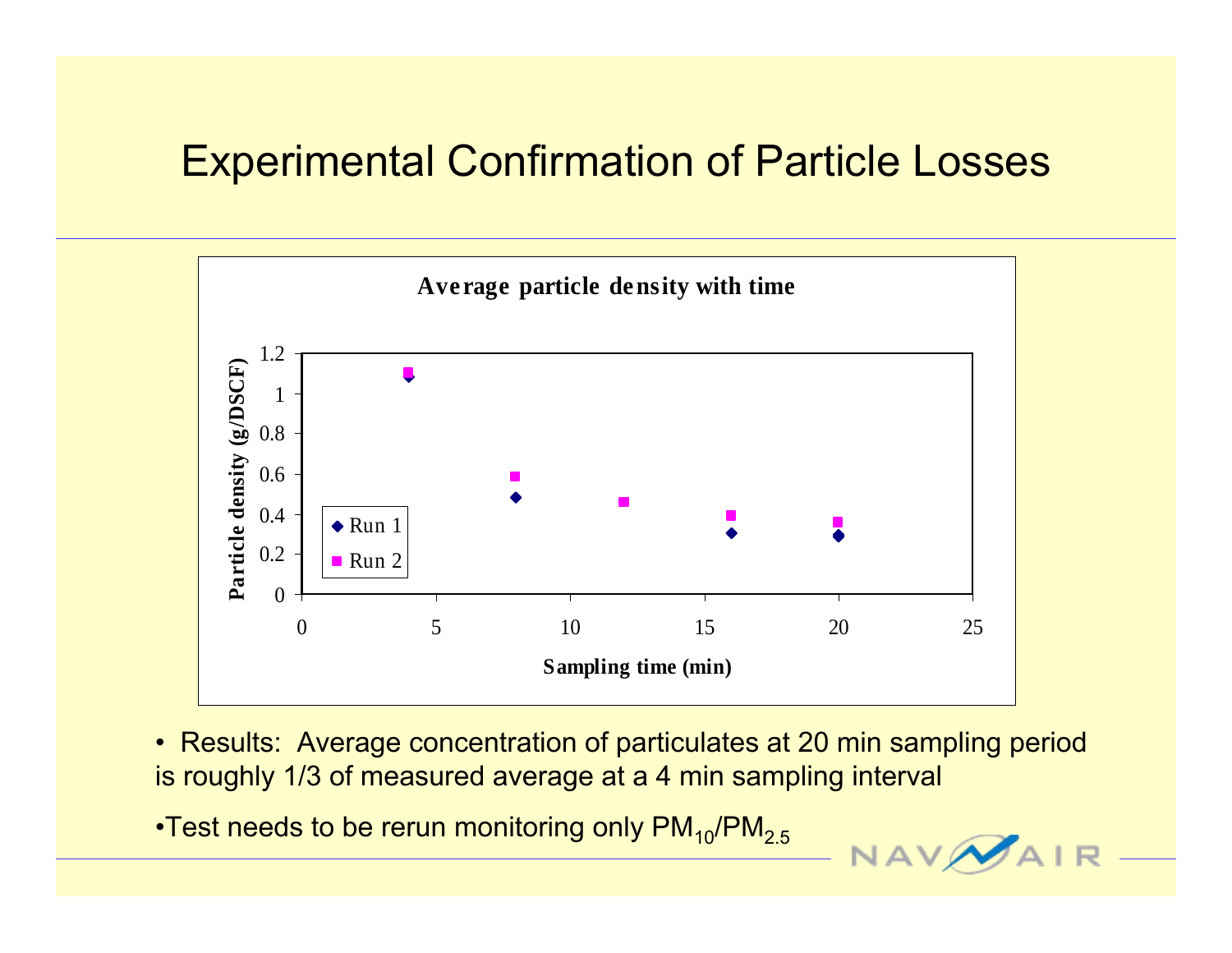#### CD/OD Representative Assumption

| <b>Phenomenon</b>                                                                 | OD                    | CD            |
|-----------------------------------------------------------------------------------|-----------------------|---------------|
| <b>Reaction scale effects</b>                                                     | $\blacktriangledown$  |               |
| <b>Cased ordnance</b>                                                             | $\blacktriangleright$ |               |
| <b>Entrained soil</b>                                                             | $\blacktriangleright$ |               |
| Wall effects: adsorption, catalysis, and thermal<br>retention                     |                       |               |
| <b>Multibodied collisions (needed for reformation</b><br>products, i.e. PAH, PCB) | Very<br>Low           | <b>Higher</b> |
| <b>Chamber surface contributions</b>                                              |                       |               |

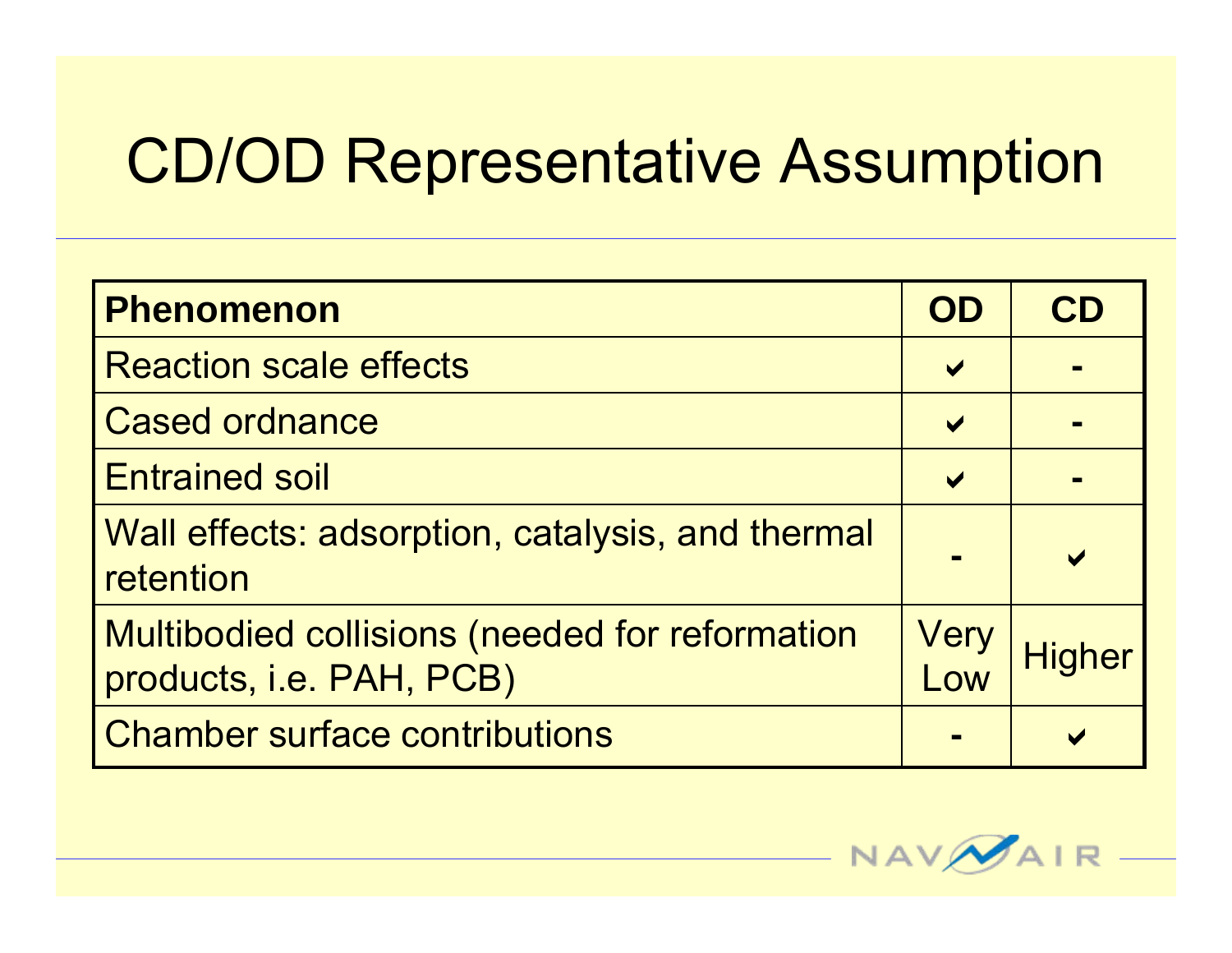## Wall Effects Involving Shrapnel

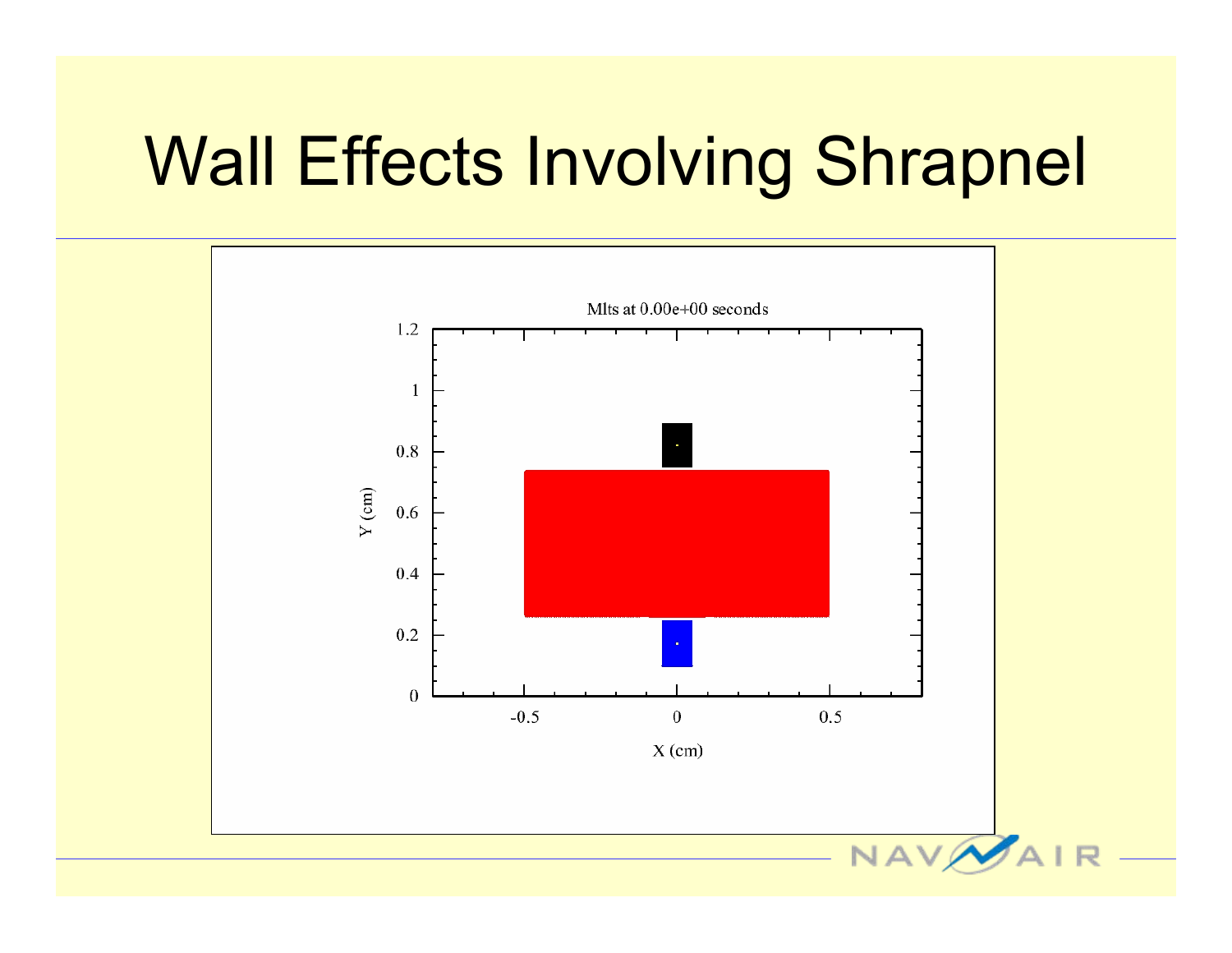#### Observed Impact Sites Brass on Steel Walls



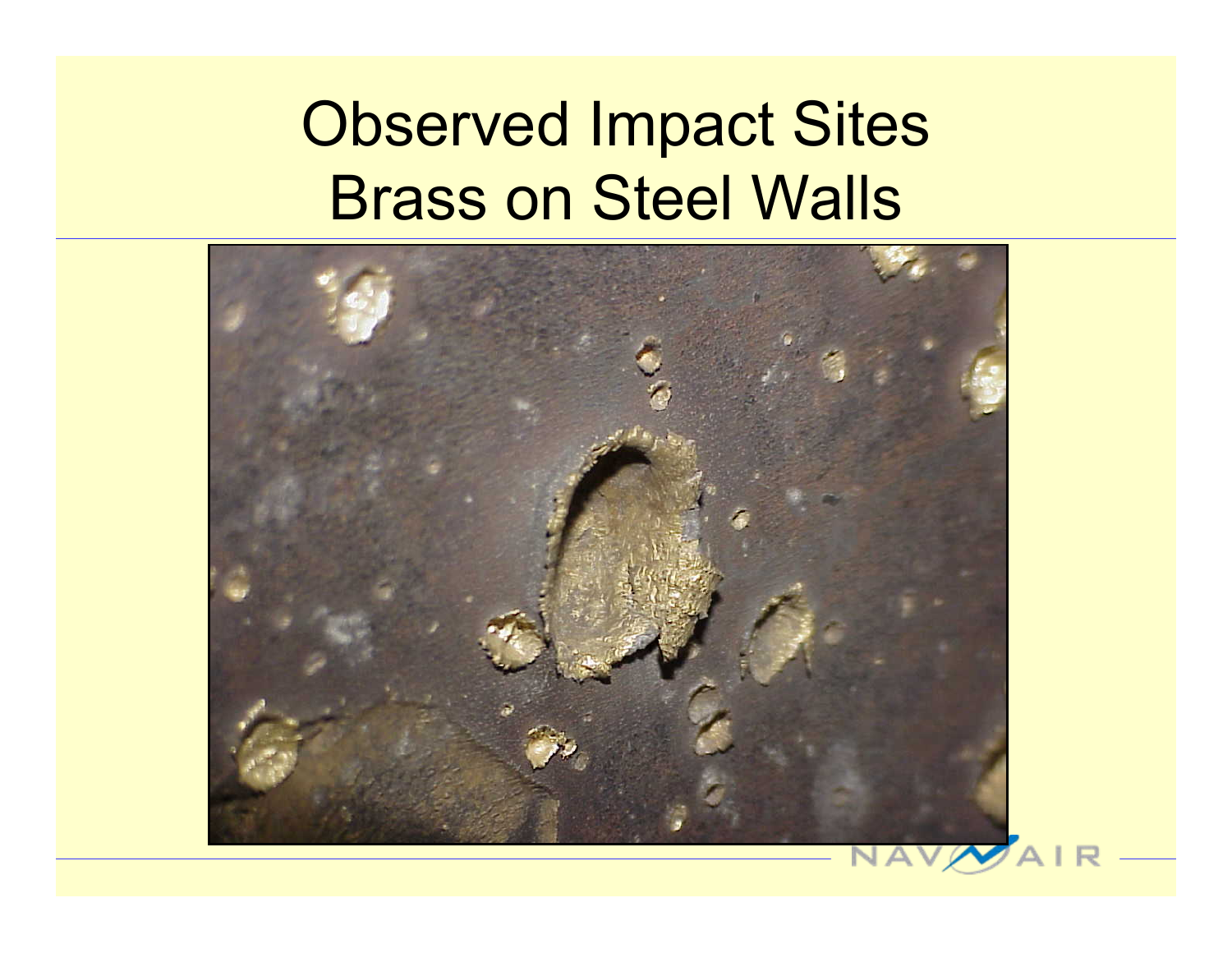## Artifact Elimination



• Blanks are used to eliminate contributions in the sampled matrix that are not present as a result of the tested item.

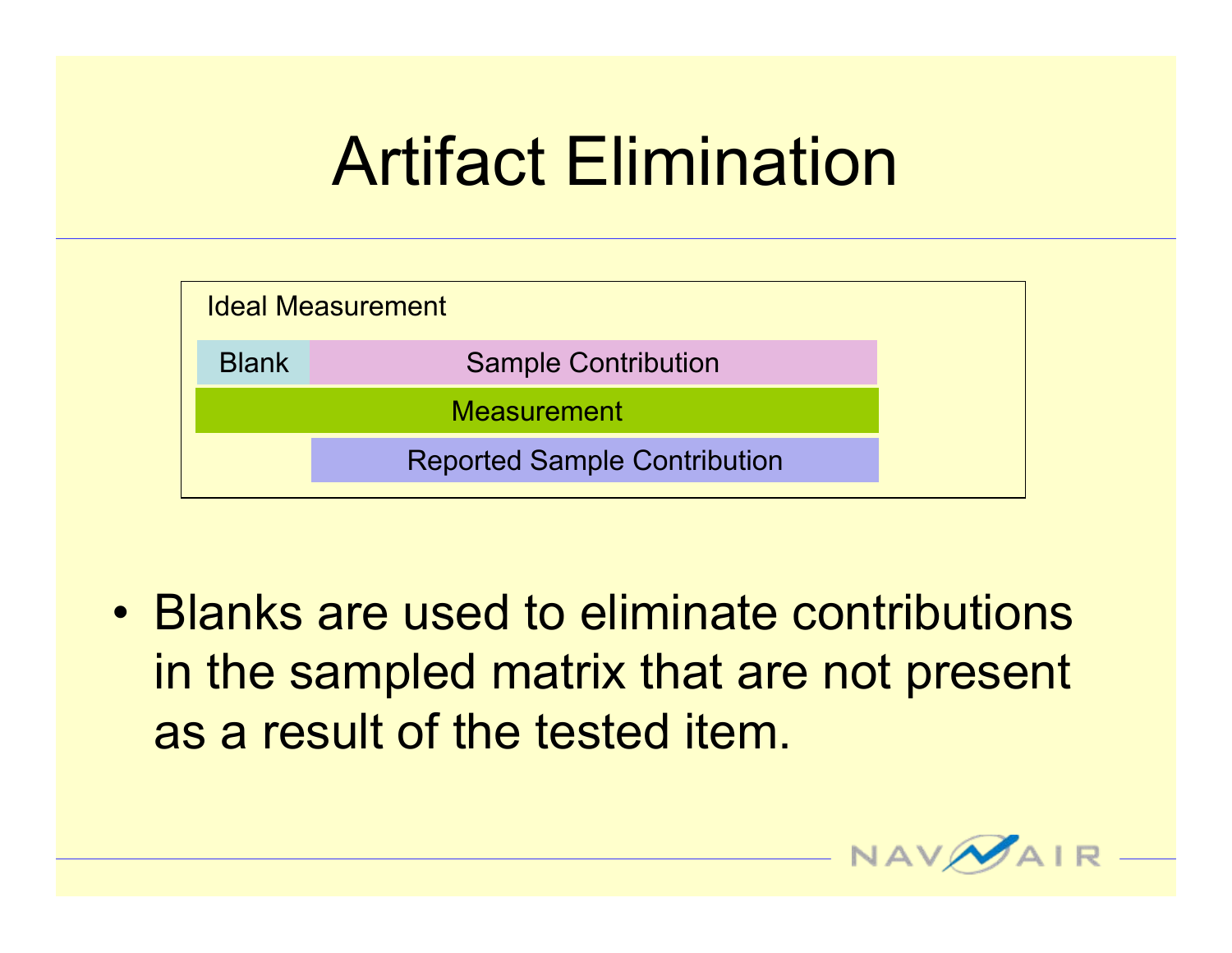# Contained Detonation Blanks

| <b>Conventional CD Monitoring</b>   |                              |                            |
|-------------------------------------|------------------------------|----------------------------|
|                                     | <b>Blank Other Artifacts</b> | <b>Sample Contribution</b> |
| <b>Measurement</b>                  |                              |                            |
| <b>Reported Sample Contribution</b> |                              |                            |
|                                     |                              |                            |

- The conventional approach to collecting blanks is to pass an equivalent volume of air through the trapping media without detonating ordnance
	- – These samples do not include materials knocked from surfaces by the detonation shock wave
	- – Additional material knocked from surfaces as a result of shrapnel collisions are also not included in these blanks
- The result is an overestimate of emissions

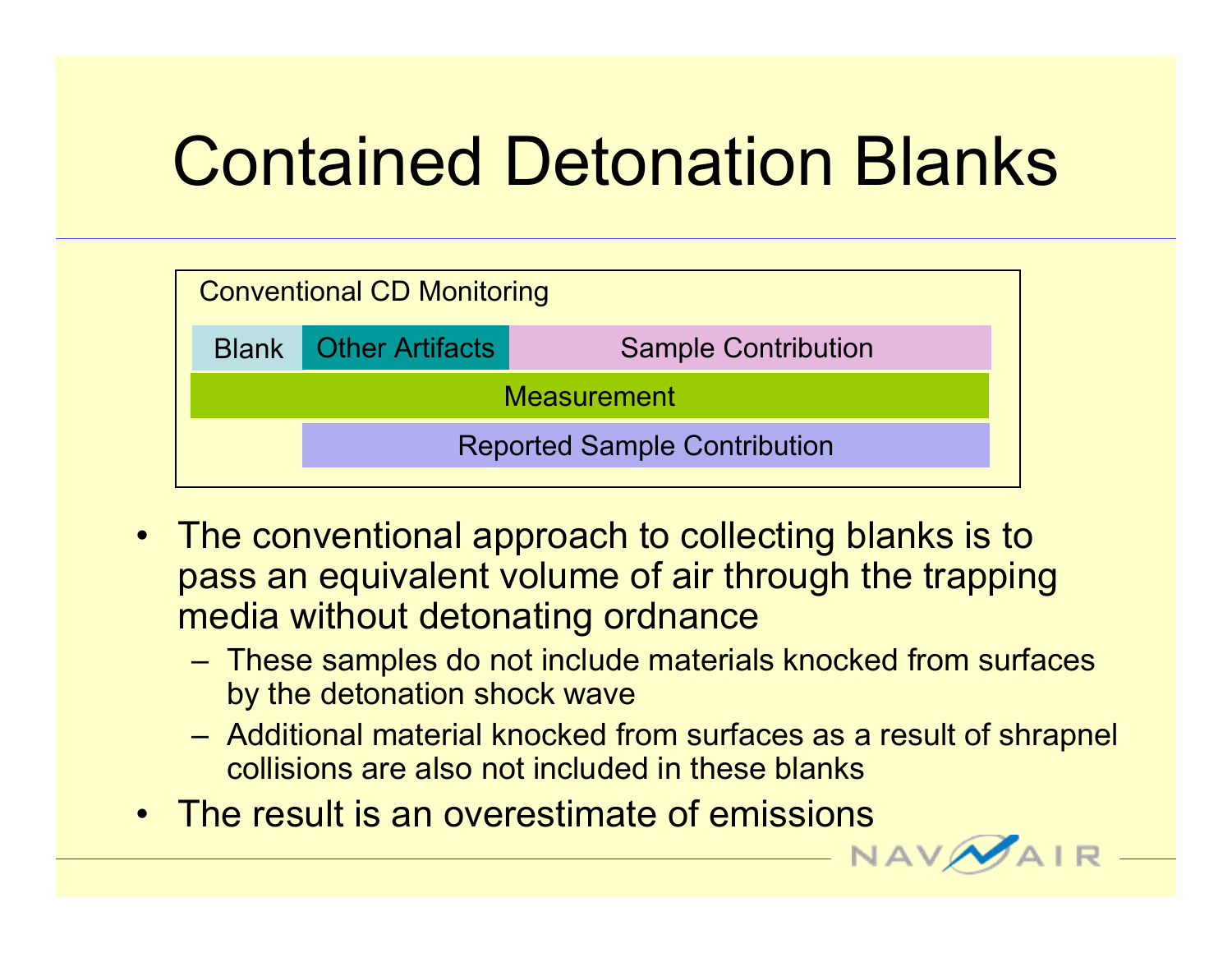## **Conclusions**

- • Underlying assumptions for EPA sampling methodology to monitor contained detonations are not necessarily applicable to OD emissions monitoring
	- – The static sample assumption results in an *under-estimate* of emissions
	- Most causes for failure of the CD assumption result in an *over-estimate* of emissions